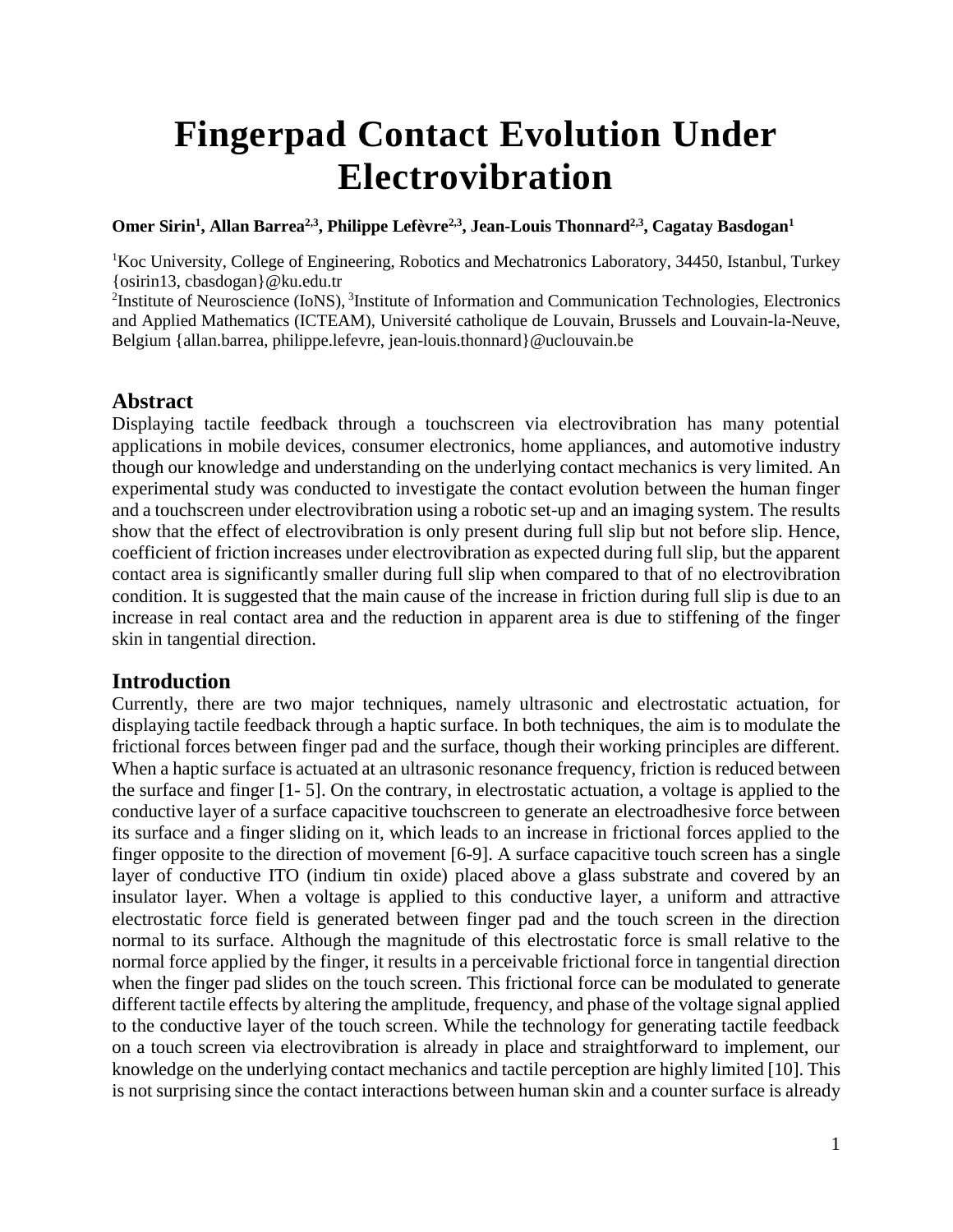highly complex to investigate even without electrovibration [11-13]. In the case of electrovibration in particular, the exact mechanism leading to an increase in tangential frictional forces is still not known completely. To estimate the electrostatic forces between finger pad and touch screen, models based on parallel-plate capacitor theory have been proposed (see the summary in Vodlak et al. [14]). These models assume a constant air gap between two surfaces and ignore the rounded shape of the finger pad and the asperities on its surface. On the other hand, to estimate the frictional forces in tangential direction during sliding, the Coulomb model of friction utilizing a constant coefficient of dynamic friction between finger pad and touch screen has been used so far. The increase in tangential force has been explained by simply adding the force due to electrostatic attraction to the normal force applied by the finger,  $F_t=\mu(F_n+F_e)$ , where  $\mu$  is the friction coefficient, Ft, Fn, and F<sup>e</sup> represent the tangential, normal, and electrostatic forces, respectively. However, friction of human skin against smooth surfaces is governed by adhesion model of friction [15-17], which depends on interfacial shear strength and real area of contact. The frictional force due to adhesion is given by  $F_t = \tau A_r$ , where  $\tau$  is the interfacial shear strength and  $A_r$  is the real area of contact. It is highly difficult to measure or estimate the real area of contact, which varies nonlinearly with the normal force. In earlier studies, the real contact area has been taken as the contact area of finger ridges,  $A_{ridge}$ , which is smaller than the apparent contact area,  $A_{apparent}$ , estimated by the fingerprint images, using the boundaries of finger pad in contact with surface [18]. On the other hand, if the Persson's contact theory is considered (also see the review of other contact theories in the same study [19]), the real area of contact  $(A_r)$  is, in fact, much smaller than the contact area of finger ridges (Aridge) since only the finger asperities at finer resolution make contacts with the surface. For the interfacial shear strength of skin, Adams et al. [20] adopted a model from an early study by Bowden and Tabor [21], which suggests that  $\tau$  increases linearly with the mean contact pressure as  $\tau = \tau_0 + \alpha p_r$ , where  $\tau_0$  is the intrinsic shear strength,  $\alpha$  is the pressure coefficient, and  $p_r = F_n/A_r$  is the real contact pressure. Hence, the adhesive friction can be expressed as  $F_t = \tau_0 A_r + \alpha F_n$ . Briscoe and Tabor [22] suggested that for polymers, the friction coefficient tends to the pressure coefficient  $\alpha$  when the contact pressure ( $p_r$ ) is higher than 10<sup>9</sup> Pa. However, typical contact pressure between finger pad and touchscreen is much lower than this value [23]. Hence, under the assumption that α does not vary significantly with and without electrovibration (EV) for the same normal load and sliding velocity, then the main factors affecting the adhesive friction are intrinsic shear strength  $(\tau_0)$  and real contact area  $(A_r)$ .

In this paper, the increase in adhesive frictional force due to electrovibration is investigated before and after slip. We hypothesize that the effect of electrovibration is only present during full slip but not before slip. This hypothesis was supported by presenting the results of experiments conducted with six human subjects at a constant finger sliding velocity under three different normal loads. We also present the adverse effect of fingertip skin moisture on electrovibration.

#### **Methods**

#### **Set-up**

The experiment was performed with the help of a robotic system to maintain a constant normal contact force between the finger and a touch screen while ensuring a constant sliding speed. A surface capacitive touch screen (SCT3250, 3M Inc.) was cut in dimensions of 10x10 cm and attached to the end-effector of the robot (HS4535G, Denso Inc.) along with two force sensors (Mini-40, ATI Inc.) to measure contact forces between the index finger of subject and touch screen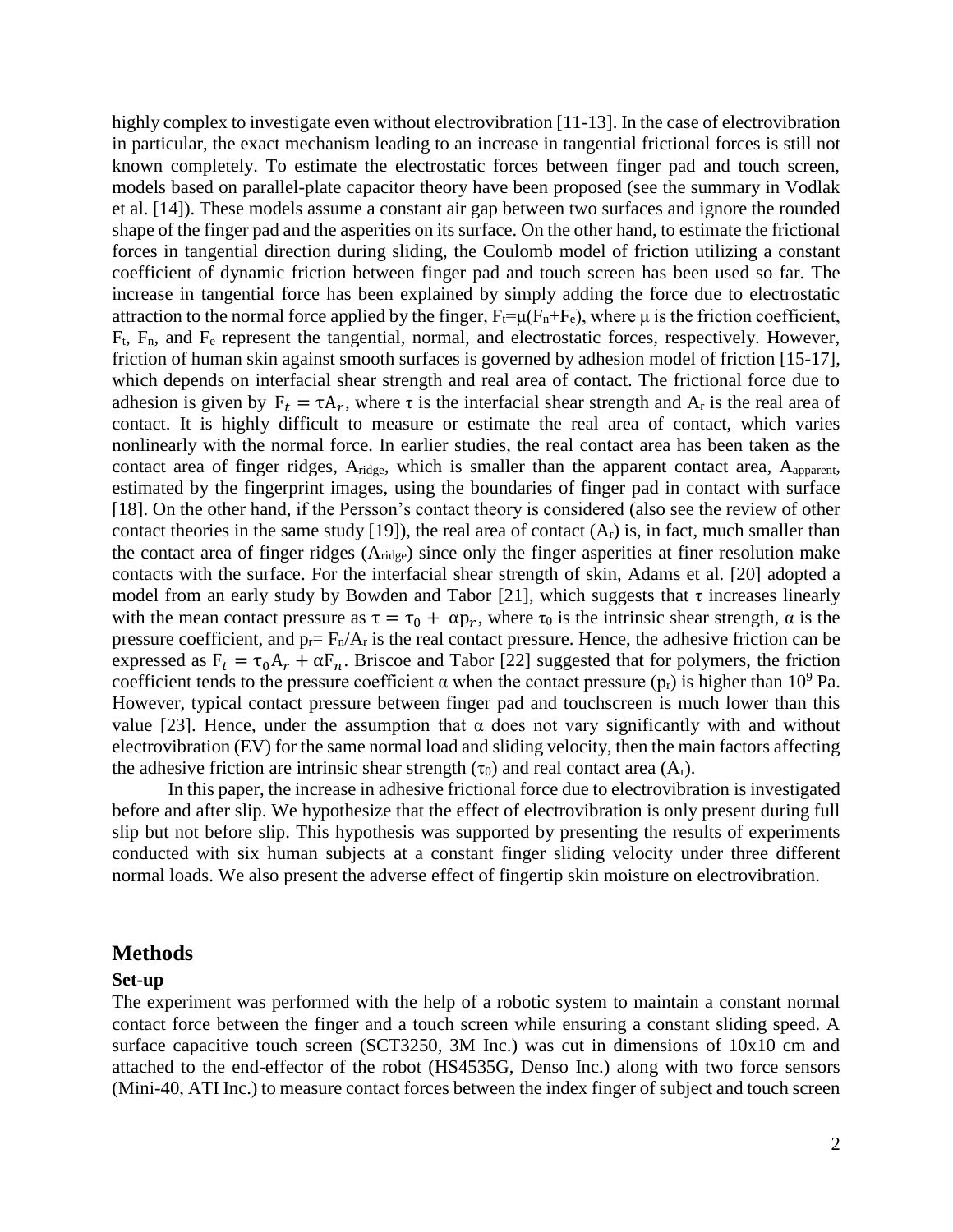in tangential and normal directions. The measured normal force was fed back to a PID controller to keep the normal force applied by the robot constant. The tangential force was measured with and without EV. To activate electrovibration, the touch screen was stimulated with a voltage signal generated by a signal generator (Model 182A, Wavetek) and augmented by an amplifier (E-413, Physik Instrumente). A conductive copper tape (3M Inc.) was wrapped around the edges of touchscreen to transmit voltage to its conductive layer. The subject's index finger was fixed in a support to maintain a constant angle of contact (20 degrees) with the touch screen. The end-effector position was servo-controlled to translate the touch screen at a constant speed during the experiments. The fingerprint images were acquired at 200 Hz by an imaging system that includes a light source, mirrors, and a high-resolution camera (EoSens, MC1362, 1280x1024 pixels, Mikrotron Inc.). The details of the set-up and the data collection methods are available in Delhaye et al. [24].

### **Participants**

The experiment was conducted with 6 adult subjects having an average age of 32.3 years (SD: 15.1). The subjects used the index finger of their right hand during the experiments. All subjects provided written informed consent to undergo the procedure, which was approved by the ethics committee at Université catholique de Louvain. The investigation conformed to the principles of the Declaration of Helsinki and the experiment was performed in accordance with relevant guidelines and regulations.

### **Experimental Procedure**

Before the experiment, the subjects washed their hands with soap, rinsed with water, and dried them in room temperature before the experimentation. Moreover, the touch screen was cleaned with ethanol. The subjects were asked to wear a ground strap on their stationary wrist.

During the experiments, the subjects placed their index finger into the support to make a constant angle of contact with the touch screen. They kept their finger on the screen for 5 seconds with the help of the robot so that the normal force could be adjusted and some moisture accumulated at the interface. Then, the robot was commanded to move the touch screen with a constant velocity of 20 mm/s while keeping the normal force constant. The movement of the touch screen was along a single direction (radial) and from right to left. To ensure a good contrast in captured images of the contact area, a small amount of liquid Vaseline oil was applied to the imaged fingertip before starting each experiment. Then, the tangential and normal forces were recorded as a function of displacement with and without EV. To activate electrovibration, a sinusoidal voltage, at a frequency of 125 Hz with an amplitude of 200 Vpp, was applied to the touch screen. The experiments were conducted for 3 different normal forces (0.5, 1, and 2 N). Each subject performed 30 trials (3 normal forces x 1 finger velocity x 2 experimental conditions x 5 repetitions). The moisture level of each subject's fingertip skin was measured by a Corneometer (CM 825, Courage - Khazaka Electronic) before the first and after the last trial of each experiment three times for each normal force. Hence, a total of 18 data points was collected on moisture level for each subject (measurements performed before the first and after the last trial x 3 repetitions x 3 normal forces).

# **Results**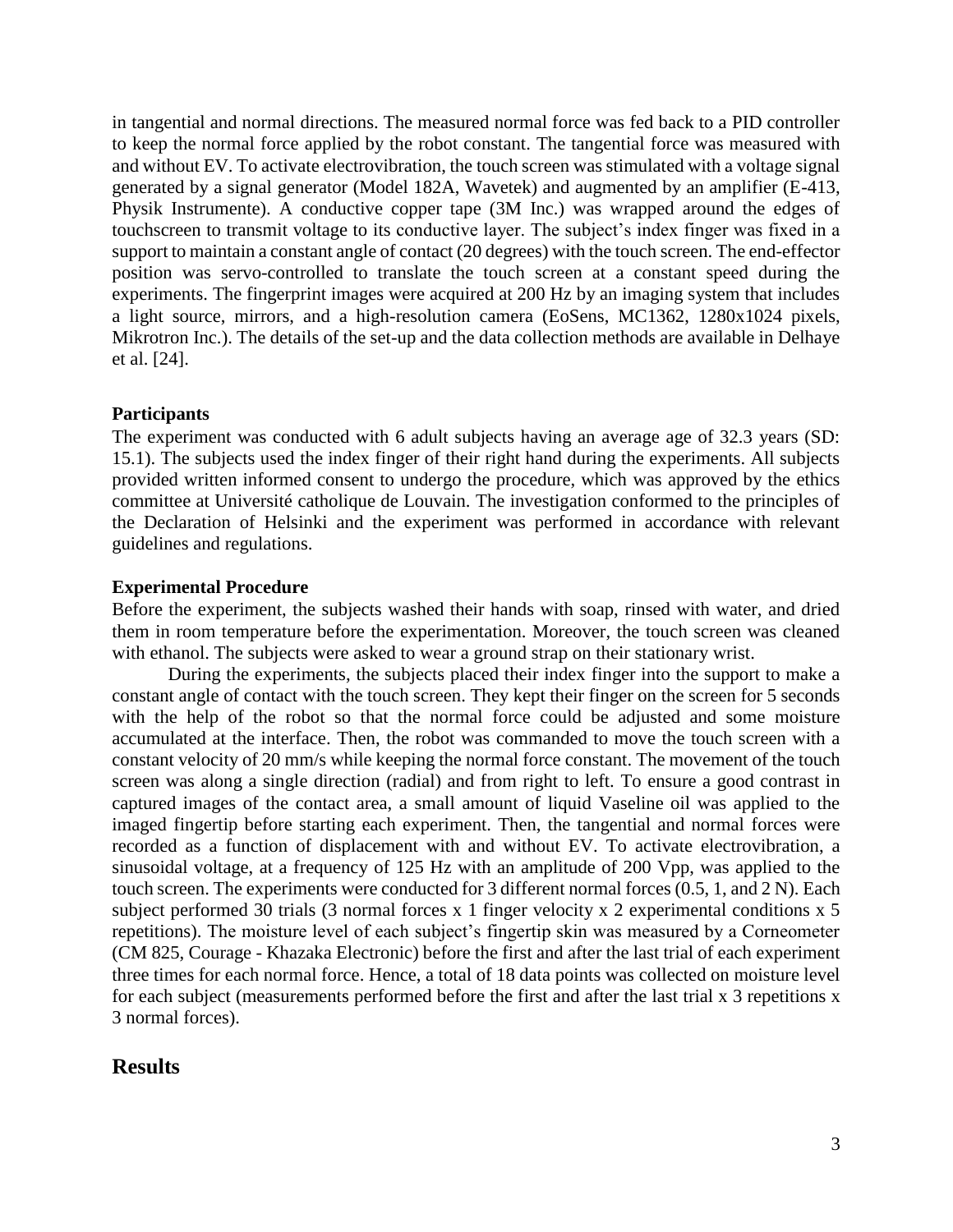Before Full Slip: To quantify the proportion of contact area slipping against the glass, feature points were sampled within the apparent contact area and tracked using optical flow. The onset of full slip was defined as the moment when all tracked points were moving relative to the glass (the details of this approach are available in Delhaye et al. [24]). This corresponds to a stick ratio of zero (SR=0), where SR is defined as the proportion of the contact moving with the glass, i.e. the ratio of the no-slip area to the initial apparent contact area. In this formalism, SR=1 for a stuck contact and decreases down to SR=0 during the transition from stick to slip. Figure 1a shows the evolution of SR for one subject as a function of the tangential force with/without EV for a normal force of 2 N. In order analyze the data, we used tests that are "robust" to the assumption of normality, such as Analysis of Variance (ANOVA) and t-test. A three-way analysis of variance (ANOVA) was performed with repeated measures on the tangential force with and without EV, normal force  $(F_n = 0.5 \text{ N}, 1 \text{ N}, 2 \text{ N})$ , and the stick ratio  $(SR = 1, 0.75, 0.50, 0.25)$  as the main factors. The difference between the tangential forces with and without EV was not significant (F  $(1,5) = 1.54$ ,  $p = 0.27$ ) though the normal force and the stick ratio significantly affected the tangential force, as expected.

Figure 1b depicts the initial (no motion) apparent contact area  $(A<sub>0</sub>)$  of subjects' finger pad for different normal forces (0.5 N, 1 N, 2 N) with and without EV. The results were analyzed by two-way ANOVA with repeated measures. No significant difference was observed between the initial apparent contact areas with and without EV ( $F(1,5) = 0.254$ ,  $p = 0.635$ ). However, the effect of normal force on the initial apparent contact area was significant ( $F(2,10) = 146.529$ ,  $p < 0.001$ ), as expected. There was no statistically significant interaction between electrovibration and normal force.

During Full Slip: Figure 2a shows the normalized apparent contact area (the ratio of apparent contact area to the initial apparent contact area;  $A_{apparent}/A_0$ ) as a function of finger displacement for each subject. The normalization helps to compare the change in apparent contact area across subjects. The apparent contact area of each subject reached to a steady-state value during full slip with and without EV. Figure 2c displays the fingerprint images of subject 4 (S4). The steady-state value of the apparent contact area (Asteady-state) was calculated by using the image data corresponding to the displacement of the last 5 mm and then the percent reduction in the steadystate value of the apparent contact area (Asteady-state) with respect to the initial apparent contact area  $(A<sub>0</sub>)$  was reported in Figure 2b. The percent reduction in  $A<sub>steady-state</sub>$  (with respect to  $A<sub>0</sub>$ ) was larger with EV. The results were analyzed using two-way ANOVA with repeated measures. The ANOVA results showed that both electrovibration (F  $(1,5) = 60.71$ , p = 0.001) and normal force (F  $(2,10) = 16.793$ ,  $p = 0.001$ ) had a significant effect on the percent change in the steady-state value of the apparent contact area  $(A_{\text{steady-state}})$  with respect to the initial apparent contact area  $(A_0)$ . There was no statistically significant interaction between electrovibration and normal force.

Figure 3a shows the coefficient of friction  $(\mu)$  as a function of finger displacement for each subject. The coefficient of friction reached to a steady-state value (μsteady-state) with and without EV. Figure 3b shows the mean values of steady-state friction coefficient, μsteady-state, (estimated from the friction data corresponding to the finger displacement of the last 5 mm) for 3 different normal forces. The steady-state friction coefficient, μsteady-state, increased under electrovibration for all normal forces. The results were analyzed using two-way ANOVA with repeated measures. The ANOVA results showed that both electrovibration (F  $(1,5) = 21.659$ , p = 0.007) and normal force  $(F (2,10) = 34.413, p<0.001)$  had a significant effect on the steady-state friction coefficient,  $\mu_{\text{steady}}$ state. There was a statistically significant interaction between electrovibration and normal force (F  $(2,10) = 11.248$ ,  $p = 0.003$ ). The effect of electrovibration on the steady-state friction coefficient,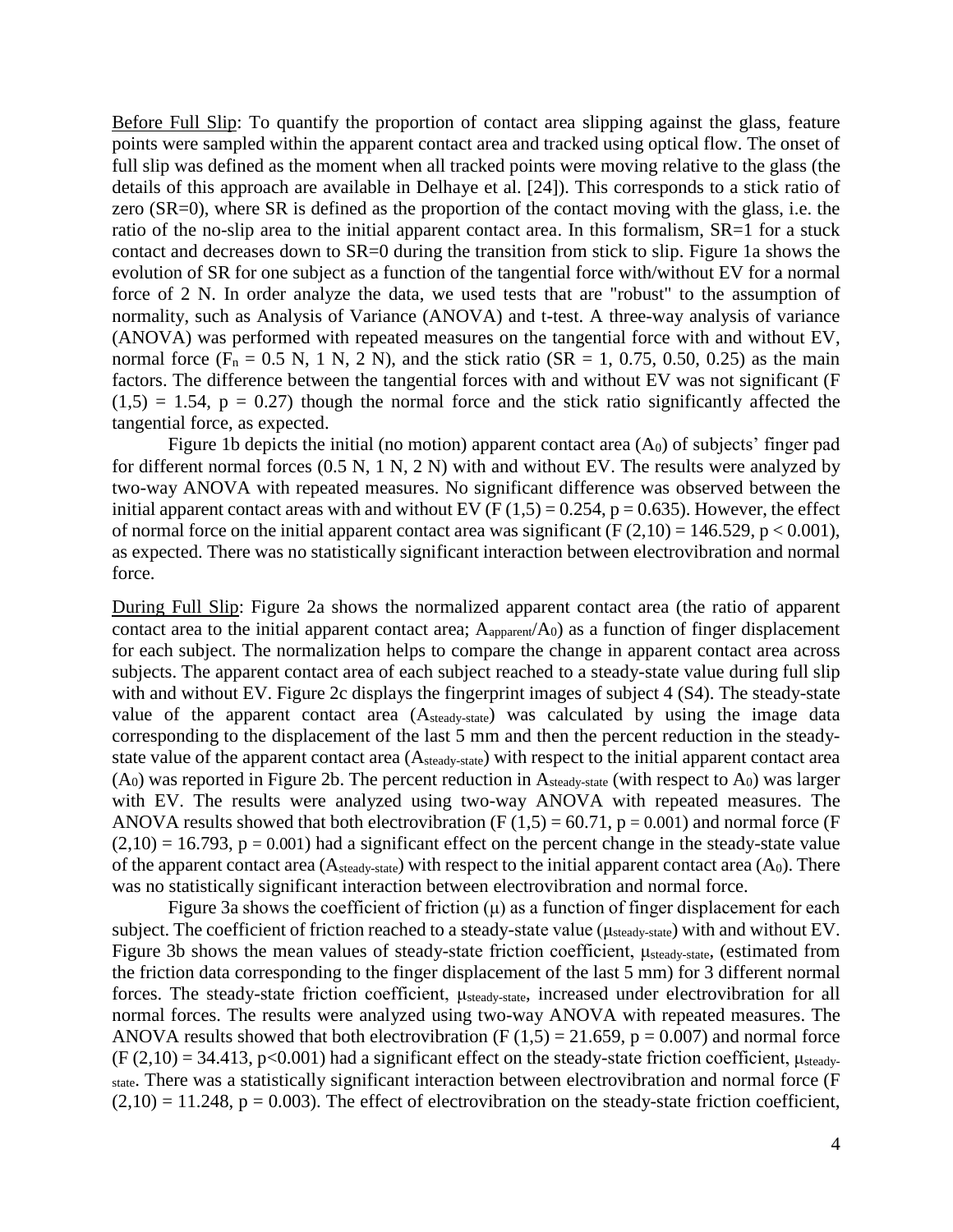$\mu_{\text{steady-state}}$ , for each normal force was further analyzed by paired t-tests and found significant (p < 0.05).

Effect of Moisture: The coefficient of friction on smooth glass has been shown to vary due to fingertip skin moisture [25]. The touch screen used in our study has a smooth surface with a surface roughness that was measured to vary between 40-220 nm. The subjects were ordered according to their finger pad moisture levels as  $S1 = 34.1 \pm 2.1$ ,  $S2 = 39.1 \pm 8.8$ ,  $S3 = 59.0 \pm 11.9$ ,  $S4 = 72.7 \pm 10.0$ ,  $S5 = 80.3 \pm 8.1$ ,  $S6 = 115.5 \pm 1.4$ . Since the fingertip skin moisture level of each subject was different, we investigated the relative effect of moisture on the coefficient of friction with and without EV, using Tactile Friction Contrast (TFC), a metric proposed by Cornuault et al. [26]. As shown in Figure 4, TFC is smaller for higher levels of fingertip skin moisture, suggesting an adverse effect of moisture on the capacity of electrovibration to modulate friction for the three levels of normal force (panels a, b and c of Figure 4). However, a moisture-controlled study with higher number of subjects is necessary to make an affirmative conclusion.

## **Discussion**

The results showed that the effect of electrovibration was only present during full slip but not before slip. We arrived to this conclusion based on the tangential forces and apparent contact areas measured with and without EV. During the transition from stick to full slip, the transient behavior of stick ratio (SR) as a function of tangential force was similar with and without EV under different normal forces (Figure 1a). In addition, our results also showed that the apparent contact areas before the onset of full slip were similar with and without EV (Figure 2a) while they both reduced with respect to the initial apparent contact area (Figure 2b). On other hand, Sahli et al. observed that the finger ridge area decreases under increasing shear, well before the onset of sliding during contact interactions between human finger and a glass surface [13]. Delhaye at al. also investigated the evolution of the apparent area of contact between finger and glass during stick-to-slip transition on a smooth glass surface without electrovibration [24]. They estimated the intrinsic shear strength  $\tau_0$  using the minimal tangential force causing a partial slip (see the flat section of curves in Fig. 1a for  $SR = 1$ ). They observed that this force increases with normal force but decreases with speed. Since the minimal tangential force (Figure 1c) and the apparent contact area before slip did not change significantly with EV in our study, we argue that the values of intrinsic shear strength were similar with and without EV (note that the intrinsic interfacial shear strength estimated from the no-slip region is also applicable to the slip region, as argued by Adams et al. [20]). We should also point out that the finger moisture plays an important role in contact interactions as reported in this study and the moisture accumulating in the interfacial gap before the slip might have reduced the effect of electrovibration. In fact, a recent study by Shultz et al. [27] showed that the electrical impedance of the interfacial gap is significantly lower for the stationary finger compared to that of the sliding finger under electrovibration, suggesting that the role of moisture is reduced during sliding.

Once the stick-to-slip transition was over and the slip started, the apparent contact area was reduced significantly under electrovibration. There was a clear difference in the apparent contact areas between the conditions with and without EV for all tested subjects (Figure 2a). The increase in frictional forces with EV led to further reduction in apparent contact area (Figure 2b). Earlier studies performed on smooth glass (without EV) also reported a reduction in apparent contact area when the tangential force was increased [24, 28]. The authors explained this phenomenon by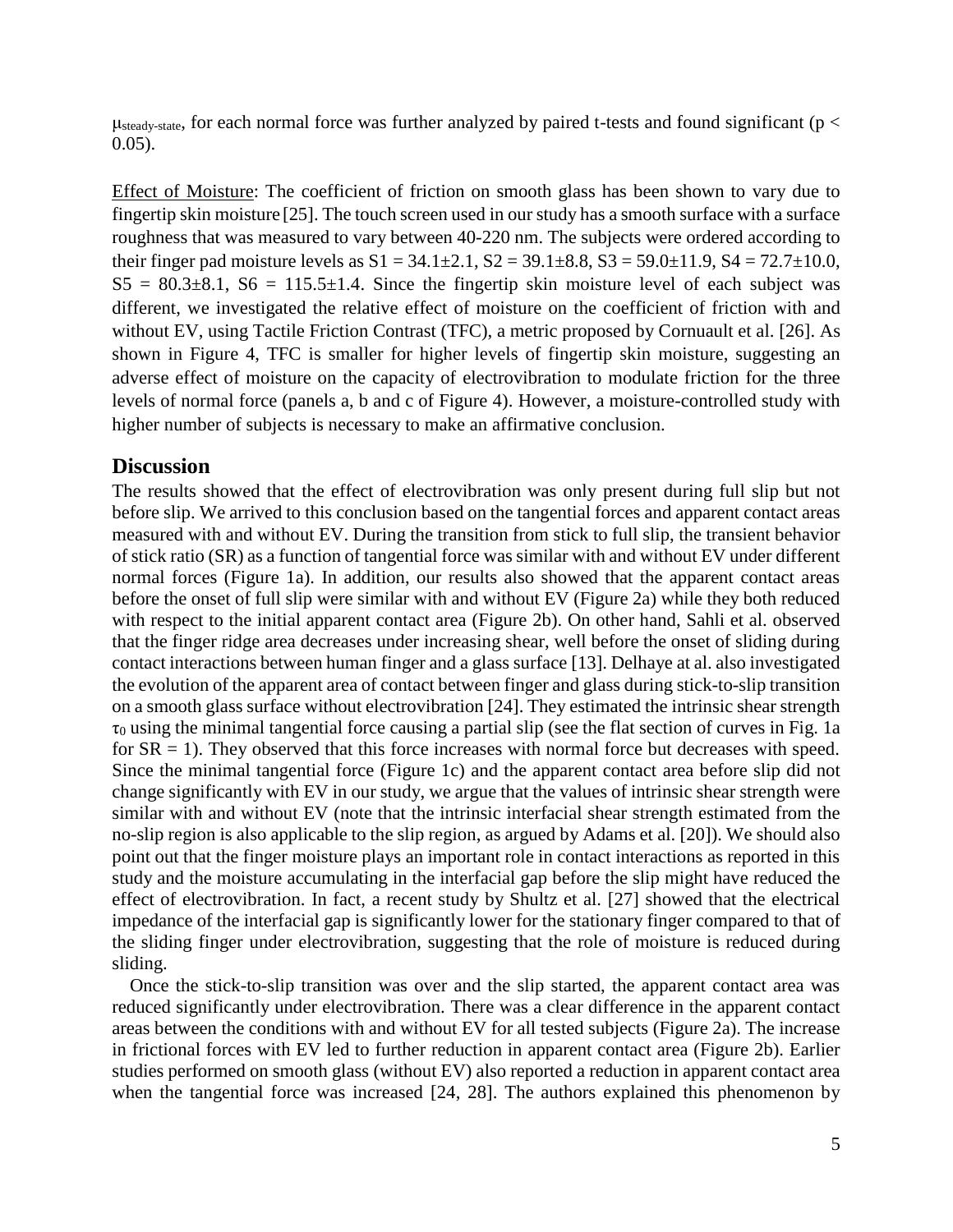nonlinear stiffening of the skin in tangential direction. In our study, the tangential frictional force (and hence the coefficient of friction) also increased under electrovibration, as observed in the earlier studies. We argue that the increase in friction with EV was due to an increase in real contact area. First of all, a decrease in coefficient of friction was observed when the normal force was increased, which suggested that load-independent Coulomb friction model was not applicable, as reported in earlier studies [16]. Instead, if the adhesive friction model of Adams et al. [20] is adopted, the coefficient of friction becomes a function of normal load, intrinsic shear strength, pressure coefficient, and the real contact area. Assuming that the intrinsic shear strength does not change with EV and the pressure coefficient is effective for large contact pressures only, then the main cause for the change in frictional force is likely due to an increase in real contact area since the normal force and finger velocity were controlled and maintained constant during our experiments. We argue that the increase in real contact area is due to the electroadhesive forces, causing the finger asperities make more contacts with the surface of the touchscreen at microscopic scale. A support for our claim on the effect of real contact area comes from Persson's sliding friction theory [19], which suggests that the real contact area for elastic surfaces (such as human finger [29, 30]) having different length scales is significantly larger than it was originally thought for increasing normal load. A further and stronger support was recently provided by Sirin et al. [23] and Ayyildiz et al. [31]. They investigated the sliding friction by electrovibration using (i) a mean field theory based on multiscale contact mechanics, (ii) a full-scale computational contact mechanics study, and (iii) experiments performed on a custom-made tribometer. The results of this integrated approach showed that the electroadhesion causes an increase in the real contact area at the microscopic level, leading to an increase in the tangential frictional force. Hence, under electrovibration, microscopic asperities of fingertip skin make more contacts with the touch screen during sliding, leading to an increase in real contact area. As shown in previous work [4], each asperity making microscopic contact can further support adhesive shear load proportional to its own contact area, increasing the overall magnitude of tangential forces shearing those contacts.

We also observed that electrovibration was adversely affected by fingertip skin moisture, which has not been reported before. The electrovibration effect was less prominent for subjects having higher levels of fingertip skin moisture (Figure 4). For example, the skin moisture level of subject 6 (S6) was higher than those of the other subjects. This resulted in his coefficient of friction be higher than those of the other subjects, but the relative change in his coefficient of friction due to electrovibration was less than those of the other subjects. Earlier studies performed on smooth glass surfaces (without EV) showed that the coefficient of friction increases when there is a thin layer of water between finger and glass surface [20]. This was explained by the softening of the finger, also known as plasticization, which results in an increase in contact area and thus the tangential frictional force. In addition to the finger softening due to moisture, the air gap between finger and the surface is filled by water particles, causing a reduction in the electrostatic force in our case.

In our experiments, oil was applied to the subjects to ensure a good contrast in captured video images. As reported in the earlier studies [32, 33], oil reduces the friction coefficient at the interface. However, it was not possible to record the finger images without any use of oil in our system since the touchscreen used in our study is less transparent than the standard glass surface used in the earlier studies [24]. However, in order to minimize the potential effects of oil in our study, we made relative comparisons between the conditions with and without EV in our analyses by using metrics emphasizing the contrast rather than the absolute values.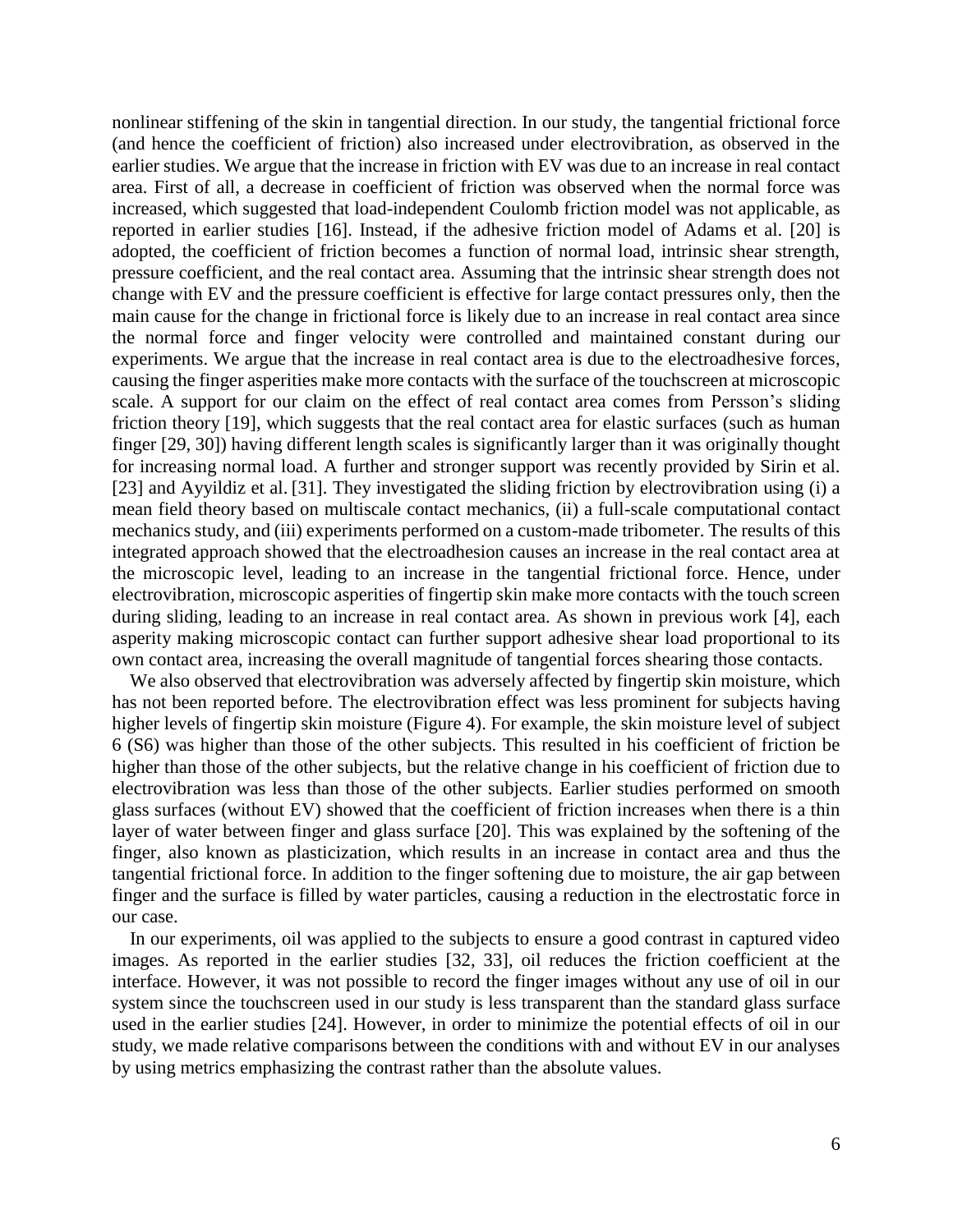## **Conclusion**

Displaying tactile effects through a touch screen has several potential applications in consumer electronics, home appliances, and mobile devices. One of the approaches in this regard is electrovibration. The contact mechanics behind the electrovibration is currently under investigation. In this study, the cause of an increase in tangential frictional forces under electrovibration was investigated. For this purpose, an experimental study was conducted. The frictional forces acting on subjects' index finger pad and its apparent contact area were measured at a constant sliding speed during transition from stick to full slip for different normal loads with and without EV. The results suggest that although the contact evolution with and without EV are quite similar before full slip, they are distinct during sliding. In particular, an increase in the coefficient of friction was observed during sliding as expected, but surprisingly a larger decrease in apparent contact area was observed under electrovibration. Based on the adhesive friction model suggested in the literature [21, 20], we proposed that the increase in friction force under electrovibration is due to an increase in the real contact area.

### **Data accessibility**. This article has no additional data.

**Authors' contributions.** O.S. A.B., P.L., J-L. T., and C.B. conceived the experiments; O.S. and A.B. conducted the experiments; O.S. A.B., P.L., J-L. T., and C.B. analyzed the results; C.B. and O.S. wrote the manuscript; O.S. A.B., P.L., J-L. T., and C.B. reviewed and revised the manuscript.

**Competing interests.** The authors declare no competing interests**.** 

**Funding.** O.S. acknowledges the scholarship provided by TUBITAK through student fellowship program BIDEB–2211. CB acknowledges the financial support provided by TUBITAK under the contract number of 117E954.

# **References**

- 1. Watanabe T, Fukui S. 1995 A method for controlling tactile sensation of surface roughness using ultrasonic vibration. *IEEE International Conference on Robotics and Automation* 1134–1139.
- 2. Biet M, Giraud F, Lemaire-Semail B. 2008 Implementation of tactile feedback by modifying the perceived friction. *The European Physical Journal of Applied Physics* **43**, 123-136.
- 3. Wiertlewski M, Colgate JE. 2015 Power optimization of ultrasonic friction-modulation tactile interfaces. *IEEE Transactions on Haptics* **8**, 43-53.
- 4. Wiertlewski M, Friesen RF, Colgate JE. 2016 Partial squeeze film levitation modulates fingertip friction. *Proceedings of the National Academy of Sciences* **113**, 9210-9215.
- 5. Saleem MK, Yilmaz C, Basdogan, C. 2018 Psychophysical evaluation of change in friction on an ultrasonically-actuated touchscreen. *IEEE Transactions on Haptics* **11**, 599-610.
- 6. Bau O, Poupyrev I, Israr A, Harrison C. 2010 TeslaTouch: electrovibration for touch surfaces. *Proc. UIST* 283–292.
- 7. Vardar Y, Guclu B, Basdogan C. 2017 Effect of waveform on tactile perception by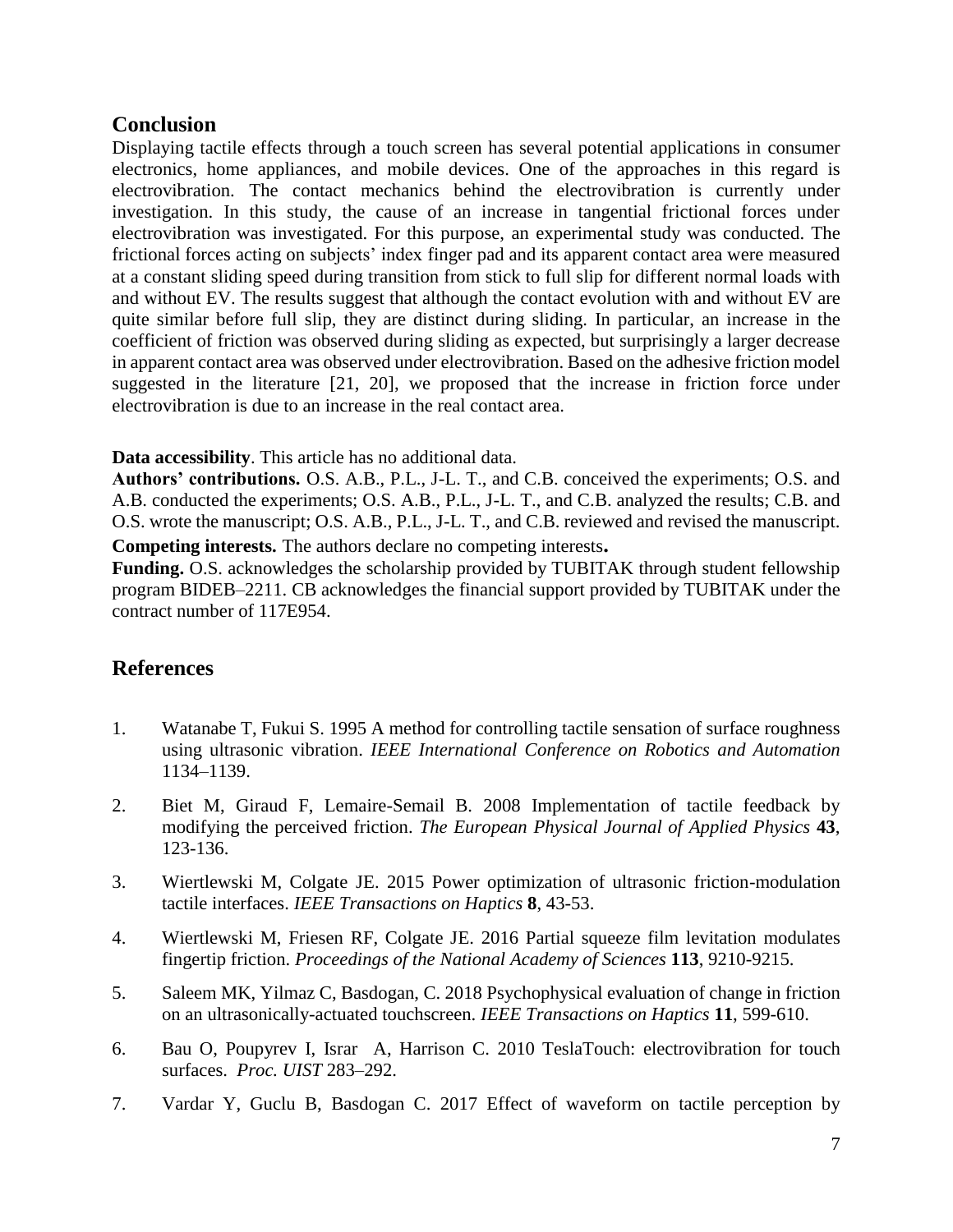electrovibration displayed on touch screens. *IEEE Trans. Haptics* **10**, 488-499.

- 8. Meyer DJ, Peshkin MA, Colgate JE. 2013 Fingertip friction modulation due to electrostatic attraction. *IEEE World Haptics Conf.* 43–48.
- 9. Giraud F., Amberg M., Lemaire-Semail, B. 2013 Merging two tactile stimulation principles: electrovibration and squeeze film effect. *IEEE World Haptics Conference* 199-203.
- 10. Vardar Y, Burak G, Basdogan C. 2016 Effect of waveform in haptic perception on an electrotactile display. *Haptics: Perception, Devices, Control, and Applications: 10th International Conference*, London, July 4-7, 190-203.
- 11. Tomlinson SE. 2009 Understanding the friction between human fingers and contacting surfaces. *PhD Thesis*, The University of Sheffield.
- 12. Adams MJ, Johnson SA, Lefevre P, Levesque V, Hayward V, Andre T, Thonnard J-L. 2013 Finger pad friction and its role in grip and touch. *J. R. Soc. Interface* **10**, 20120467.
- 13. Sahli R, Pallares G, Ducottet C, Ben Ali IE, Al Akhrass S, Guibert M, Scheibert J. 2018 Evolution of real contact area under shear and the value of static friction of soft materials. *Proc. Natl. Acad. Sci*. **115**, 471–476
- 14. Vodlak T, Vidrih Z, Vezzoli E, Lemaire-Semail B, Peric D. 2016 Multi-physics modelling and experimental validation of electrovibration based haptic devices. *Biotribology* **8**, 12– 25.
- 15. Johnson SA, Gorman DM, Adams MJ, Briscoe BJ. 1993 The friction and lubrication of human stratum corneum. *Tribol. Ser.* **25**, 663–672.
- 16. Derler S, Gerhardt LC, Lenz A, Bertaux E, Hadad M. 2009 Friction of human skin against smooth and rough glass as a function of the contact pressure. *Tribol. Int.* **42**, 1565–1574.
- 17. Duvefelt K, Olofsson U, Johannesson CM, Skedung L. 2016 Model for contact between finger and sinusoidal plane to evaluate adhesion and deformation component of friction. *Tribol. Int.* **96**, 389–394.
- 18. Bochereau S, Dzidek B, Adams MJ, Hayward V. 2018 Characterizing and imaging gross and real finger contacts under dynamic loading. *IEEE Transactions on Haptics* **10**, 456-465.
- 19. Persson BNJ. 2006 Contact mechanics for randomly rough surfaces. *Surf. Sci. Rep*. **61**, 201– 227.
- 20. Adams MJ, Briscoe BJ, Johnson SA. 2007 Friction and lubrication of human skin. Tribol. Lett. **26**, 239–253.
- 21. Bowden FP, Tabor D. 1954 *Friction and Lubration of Solids*. Oxford University Press.
- 22. Briscoe BJ, Tabor D. 1978 Shear Properties of Thin Polymeric Films. *J. Adhes.* **9**, 145–155.
- 23. Sirin O, Ayyildiz M, Persson BNJ, Basdogan C. 2019 Electroadhesion with application to touchscreens. *Soft Matter* **15**, 1758-1775.
- 24. Delhaye B, Lefevre P, Thonnard J-L. 2014 Dynamics of fingertip contact during the onset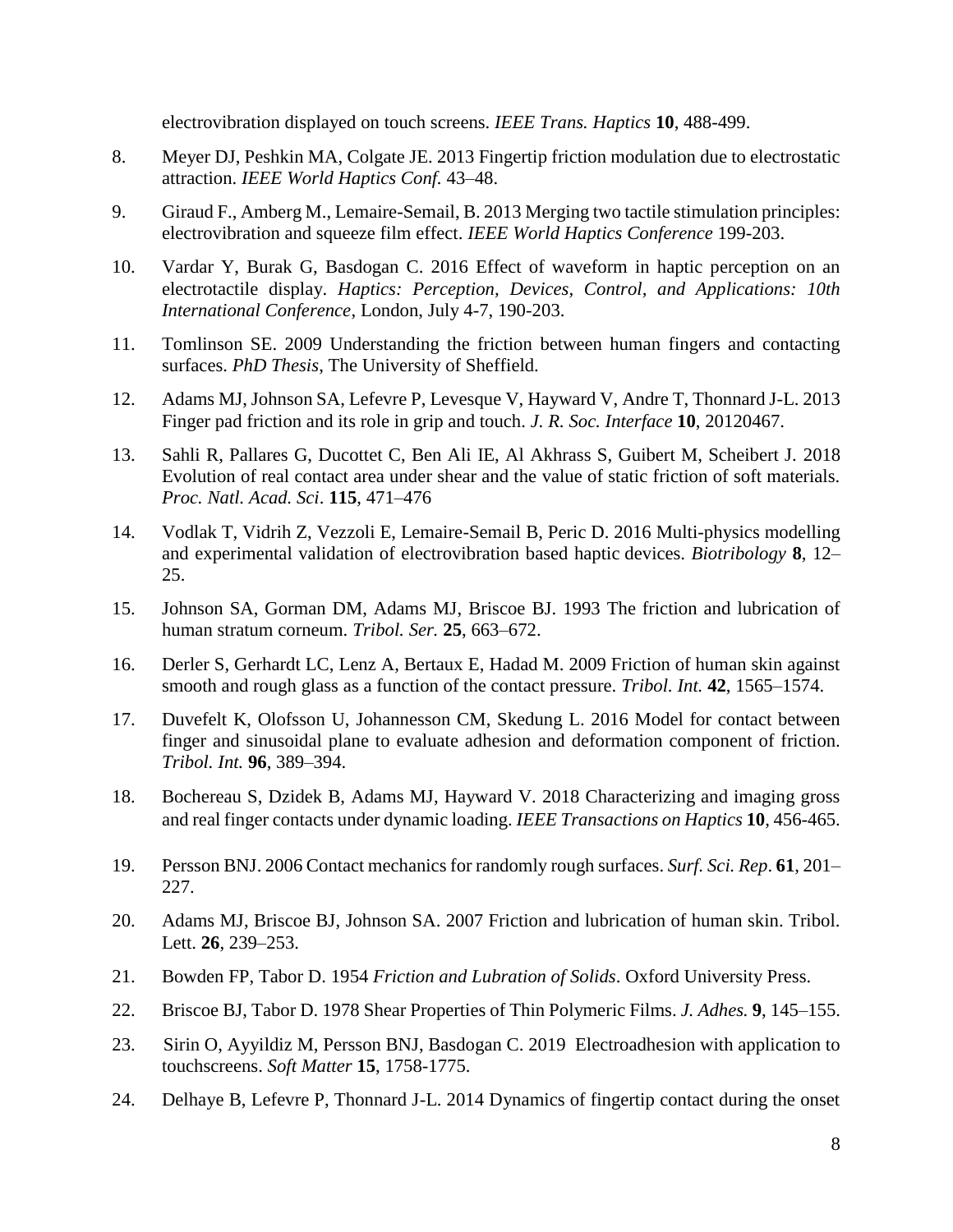of tangential slip. *J. R. Soc. Interface* **11**, 20140698.

- 25. Pasumarty SM, Johnson SA, Watson SA, Adams MJ. 2011 Friction of the human finger pad: influence of moisture, occlusion and velocity. *Tribol. Lett.* **44**, 117–137.
- 26. Cornuault PH, Carpentier L, Bueno MA, Cote JM, Monteil G. 2015 Influence of physicochemical, mechanical and morphological fingerpad properties on the frictional distinction of sticky/slippery surfaces. *Journal of The Royal Society Interface*. **12**, 20150495.
- 27. Shultz CD, Peshkin MA, Colgate JE. 2018 On the Electrical characterization of electroadhesive displays and the prominent interfacial gap impedance associated with sliding fingertips. *IEEE Haptic Symposium* San Francisco, 151-157.
- 28. Andre T, Levesque V, Hayward V, Lefevre P, Thonnard J-L. 2011 Effect of skin hydration on the dynamics of fingertip gripping contact. *J. R. Soc. Interface* **8**, 1574–1583.
- 29. Pailler-Mattei C, Bec S, Zahouani H. 2008 In vivo measurements of the elastic mechanical properties of human skin by indentation tests. *Medicine Engineering & Physics*. **30**, 599- 606.
- 30. Geerligs M, Van Breemen L, Peter G, Ackermans P, Baaijens F, Oomens C. 2011 In vitro indentation to determine the mechanical properties of epidermis. *Journal of Biomechanics*. **44**, 1176-1181.
- 31. Ayyildiz M, Scaraggi M, Sirin O, Basdogan C, Persson BNJ. 2018 Contact mechanics between the human finger and a touchscreen under electroadhesion. *Proceedings of the National Academy of Sciences of the United States of America (PNAS)* **115**, 12668-12673.
- 32. Bobjer O, Johansson SE, Piguet S. 1993 Friction between hand and handle. Effects of oil and lard on textured and non-textured surfaces; perception of discomfort., *Appl. Ergon.* **24**, 190–202.
- 33. Lewis R, Menardi C, Yoxall A, Langley J. 2007 Finger friction: grip and opening packaging. *Wear* **263**, 1124–1132.

# **Figure Captions**

**Fig. 1. (a)** The evolution of the stick ratio of one subject (S2) as a function of tangential force for a normal force of 2N. The solid lines represent the average of 5 trials while the shaded areas around them represent the standard deviations **(b, c)** Mean values (average of 6 subjects) of the initial apparent contact area and minimal tangential force to start a slip as a function of normal force. The error bars represent the standard errors of the means.

**Fig. 2. (a)** Normalized apparent contact area of each subject as a function of finger displacement for a normal force of 2N. Subjects are ordered according to their moisture level from S1 having the lowest level of moisture to S6 having the highest level of moisture. The thin lines are the individual trials while the thick lines represent the average of 5 trials. The vertical dashed lines mark the instant of full slip  $(SR = 0)$ . **(b)**